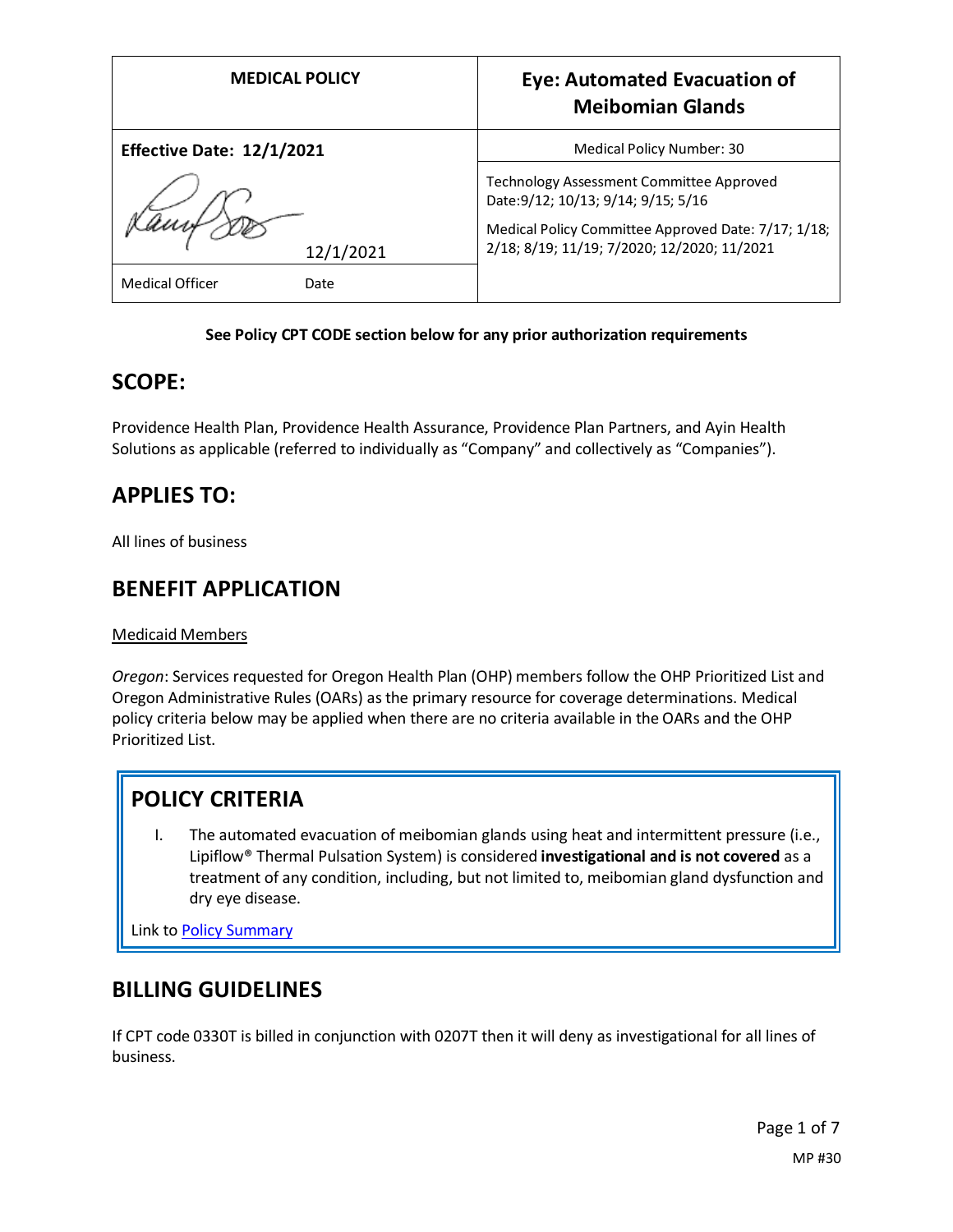## **CPT CODES**

| <b>All Lines of Business</b> |                                                                                                                                                    |  |
|------------------------------|----------------------------------------------------------------------------------------------------------------------------------------------------|--|
| <b>Not Covered</b>           |                                                                                                                                                    |  |
| 0207T                        | Evacuation of meibomian glands, automated, using heat and intermittent pressure,<br>unilateral                                                     |  |
| 0330T                        | Tear film imaging, unilateral or bilateral, with interpretation and report                                                                         |  |
| 0563T                        | Evacuation of meibomian glands, using heat delivered through wearable, open-eye<br>eyelid treatment devices and manual gland expression, bilateral |  |

### **DESCRIPTION**

#### **Meibomian Gland Dysfunction (MGD)**

Meibomian glands are tiny glands which line the edges of the eyelids and secret oil that coat the surface of the eye to keep them from drying out.<sup>1</sup> MGD occurs when these glands are not secreting enough oil, often due to the gland becoming plugged, or when the oil secreted is of poor quality. "In the early stages, patients are often asymptomatic, but if left untreated, MGD can cause or exacerbate dry eye symptoms and eyelid inflammation."<sup>1</sup> Chronically clogged meibomian glands can lead to permanent changes in the tear film and dry eyes. Treatment includes eyelid hygiene practices (cleaning off the dead skin, oil, and bacteria build up), warm compress, massage, and omega-3 fatty acid supplements.

#### **Automated Evacuation of Meibomian Glands**

The automated evacuation of meibomian glands (i.e., LipiFlow® Thermal Pulsation System) is an, "inoffice procedure for patients with chronic cystic conditions of the eyelids to provide controlled heat to the inner eyelid surface, close to the location of the meibomian glands, and intermittent pressure to the outer eyelid to facilitate release of lipid from the cystic meibomian glands."<sup>2</sup> The device includes a sterile, single-use eyepiece that is inserted around the patient's eyelids. The eyepiece is attached to a physician-controlled console, which adjusts the heat and pressure delivered to the eyelid.

## **REVIEW OF EVIDENCE**

A review of the ECRI, Hayes, Cochrane, and PubMed databases was conducted regarding the automated evacuation of meibomian glands (i.e., LipiFlow Thermal Pulsation System) as a treatment for meibomian gland dysfunction and dry eye disease. Below is a summary of the available evidence identified through September 2021.

### Systematic Reviews

• In 2021, Hu and colleagues conducted a systematic review and meta-analysis assessing the safety and efficacy of a vectored thermal pulsation system (Lipiflow®) in the treatment of meibomian gland dysfunction (MGD).<sup>3</sup> Systematically searching the literature through December 2020, investigators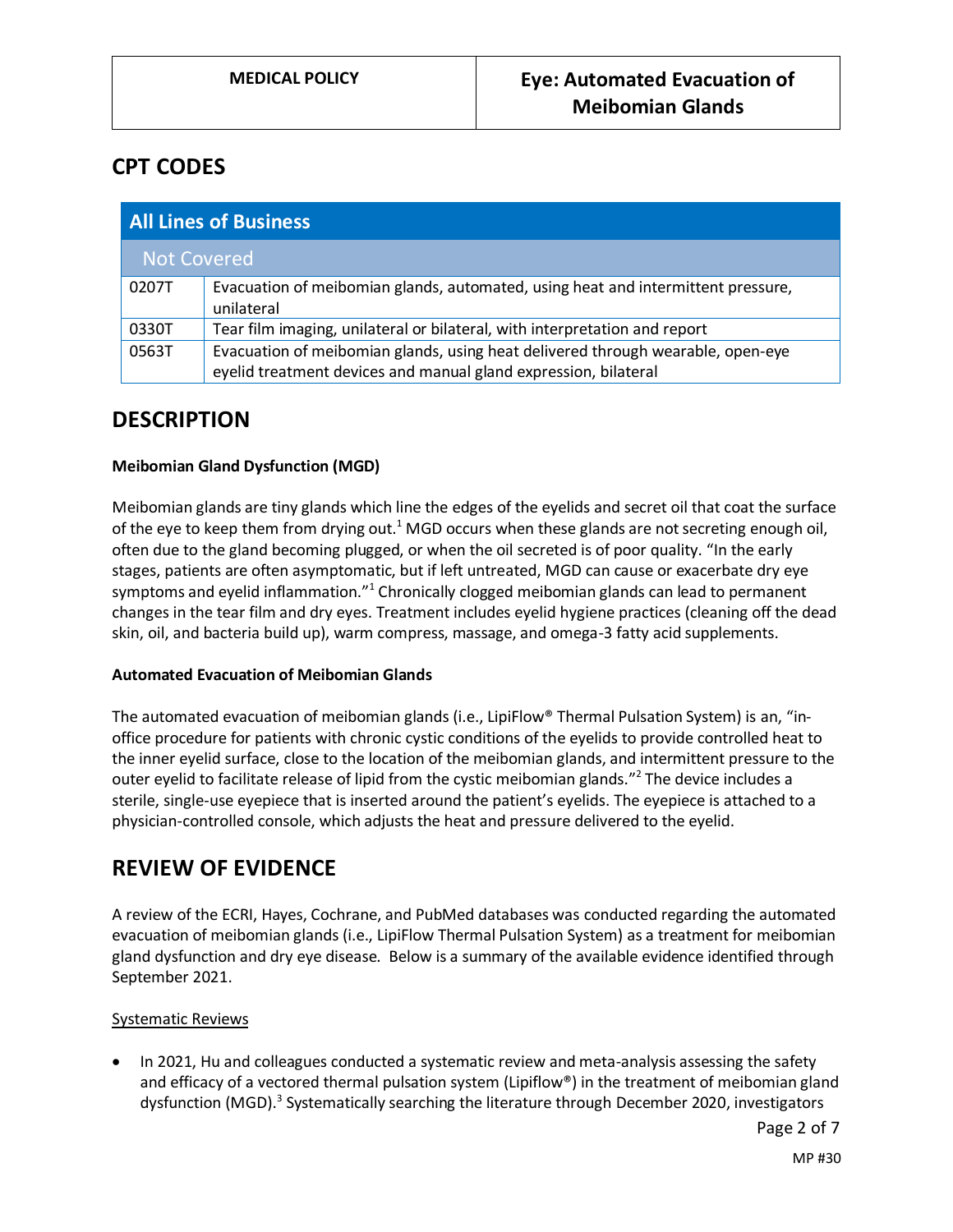identified 10 RCTs (n=761). In the comparison of Lipiflow<sup>®</sup> treatment and lid hygiene, the subgroup with inconsistent units of randomization and analysis showed that the Lipiflow<sup>®</sup> treatment brought slight improvement in corneal fluorescein staining (mean difference (MD), - 0.42; 95% CI, - 0.75 to - 0.1), significant improvements in ocular surface disease index (OSDI) score (MD, - 7.4; 95% CI, - 11.06 to - 3.74), Standard Patient Evaluation of Eye Dryness (SPEED) score (MD, - 2.7; 95% CI, - 3.95 to - 1.45), meibomian glands yielding liquid secretion (MGYLS) (MD, 1.3; 95% CI, 0.78 to 1.82), and meibomian glands yielding secretion score (MGYSS) (MD, 4.09; 95% CI, 1.18 to 6.99). Meanwhile, significant improvements were detected in OSDI score, SPEED score, MGYLS, and MGYSS with patients who received Lipiflow® treatment compared with those who received nontreatment. The adverse events were comparable in the two control groups. Investigators concluded that while Lipiflow® treatment can improve the subjective and objective outcomes of MGD and does not increase the incidence of adverse events, additional well-designed, large-scale RCTs are required to establish the treatment's long-term efficacy.

- In 2019, Hayes conducted a comparative effectiveness review assessing the safety and efficacy of thermal pulsation for the treatment of chronic dry eye syndrome and meibomian gland dysfunction.<sup>4</sup> In total, 9 studies, including 6 RCTs and 3 prospective comparative cohort studies evaluating thermal pulsation therapy were included for review. Sample sizes across studies ranged from 25 to 200 patients, with follow-up recorded between 2 weeks and 3 months. Across studies, thermal pulsation therapy was similar to or better than standard warm compresses selfadministered at home for improving symptoms. No studies indicated whether statistically significant improvements represented clinically meaningful differences. Limitations included small treatment groups, partial or no blinding, incomplete reporting of demographics, significant differences between treatment groups at baseline, assessment of only 1 outcome (1 study), loss to follow-up, and relatively short follow-up. Evidence was also insufficient to establish definitive patient selection criteria for thermal pulsation therapy. Hayes concluded that evidence, though large in size, was low in quality due to the limited evidence for the comparative effectiveness of thermal pulsation therapy relative to active comparators other than warm compress therapy (e.g., oral or topical therapies), and uncertainty regarding the durability of treatment benefit for thermal pulsation therapy. Hayes ultimately assigned a "C" rating (potential but unproven benefit.)
- In 2019, Pang and colleagues conducted a systematic review and meta-analysis evaluating the safety and efficacy of vectored thermal pulsation (VTP) and warm compress treatments (WCT) in meibomian gland dysfunction.<sup>5</sup> Independent investigators systematically searched the literature through July 2018, identified eligible studies, assessed study quality, extracted data and pooled results. In total, 4 trials assessing 385 patients were included for review. The primary outcome was meibomian gland function determined using the meibomian gland evaluator or other methods. The secondary outcomes were the tear breakup time (TBUT) in seconds, Schirmer test, tear osmolarity, lipid layer thickness (LLT), Standard Patient Evaluation for Eye Dryness (SPEED), and the improvement of subjective symptoms as assessed using the Ocular Surface Disease Index (OSDI). Significantly greater improvement was observed in meibomian gland function, tear breakup time, and Standard Patient Evaluation for Eye Dryness at 2 to 4 weeks in the VTP group than in the WCT group. A significantly greater decrease in Ocular Surface Disease Index was observed at 2 to 4 weeks and 3 months in the VTPT group than in the WCT group. No statistically significant differences were seen for VTP versus warm compress treatment. Investigators concluded that a single 12-minute VTPT was more efficacious than traditional WCT in treating meibomian gland dysfunction.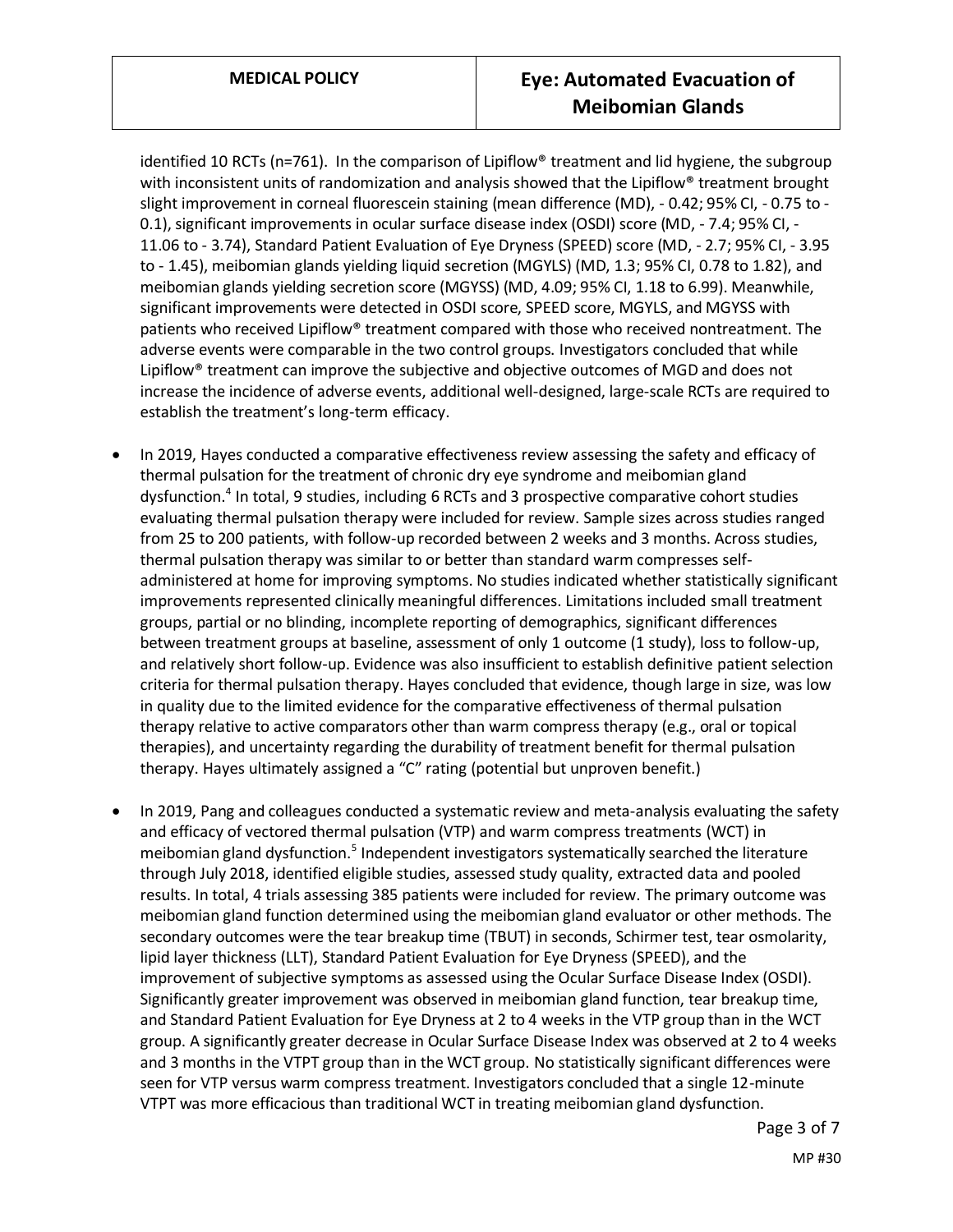Limitations included the lack of long-term follow-up, multiple control groups and a heterogeneous patient group.

#### Randomized Controlled Trials (RCT)

• In 2016, Blackie et al. conducted a prospective, multicenter, open-label RCT to evaluate the sustained effect (12 months) of a single-dose vectored thermal pulsation procedure for meibomian gland dysfunction and dry eye. $6$  A total of 200 patients (400 eyes) were randomized to receive a single vectored thermal pulsation (VTP) treatment or twice-daily, 3-month, conventional warm compress (control group). At 3 months, the control patients were crossed over to VTP treatment (crossover group). The outcomes of effectiveness, meibomian gland secretion (MGS), and dry eye symptoms were evaluated at baseline, 1, 3, 6, 9, and 12 months.

The treatment group had greater mean improvement in MGS and dry eye symptoms compared to the control group at 3 months. At 12 months, 86% of the treatment group had received only one VTP treatment, and sustained a mean improvement in MGS from 6.4±3.7 (baseline) to 17.3±9.1 (P<0.0001) and dry eye symptoms from 44.1±20.4 to 21.6±21.3 (P<0.0001); 89% of the crossover group had received only one VTP treatment with sustained mean improvement in MGS from 6.3±3.6 to 18.4±11.1 (P<0.0001) and dry eye symptoms from 49.1±21.0 to 24.0±23.2 (P<0.0001)."<sup>6</sup> A statistically significant association between greater mean improvement in MGS and less severe baseline MGS and shorter duration of time between diagnosis and treatment was also identified.

Strengths of this study include the randomized controlled design, multicenter recruitment, and use of intention to treat analysis. The authors concluded that a single treatment with VTC delivers sustained improvement in meibomian gland function and dry eye symptoms over 12 months. However, the following methodological inadequacies limit the validity of this conclusion:

- Allowing patients to cross over from the control to treatment group (i.e., carryover effect)
- Short follow-up duration (3 months of randomized controlled design and 9 months crossover design)
- Lack of blinding
- Subjective primary outcome measures
- Significant conflict of interests due to the first and second authors being employees of the device manufacturer (TearScience, Inc.)
- In 2014, Finis and colleagues conducted a prospective, randomized, observer-masked trial to compare the effectiveness of a single LipiFlow<sup>®</sup> treatment with combined lid warming and massage in patients with meibomian gland dysfunction (MGD).<sup>7</sup> A total of 40 patients were randomized to receive a single LipiFlow treatment or 3 months of twice-daily lid warming and massage (control group). The primary outcomes of interest, including improvement of subjective symptoms as assessed by the Ocular Surface Disease Index (OSDI) scores, were evaluated at 1 and 3 months.

A total of 31 patients completed the 3 month follow-up. At both 1 and 3 months follow-up, patients in the treatment group had a significant reduction in OSDI scores compared to the control group. Both groups showed a statistically significant improvement in expressible meibomian glands when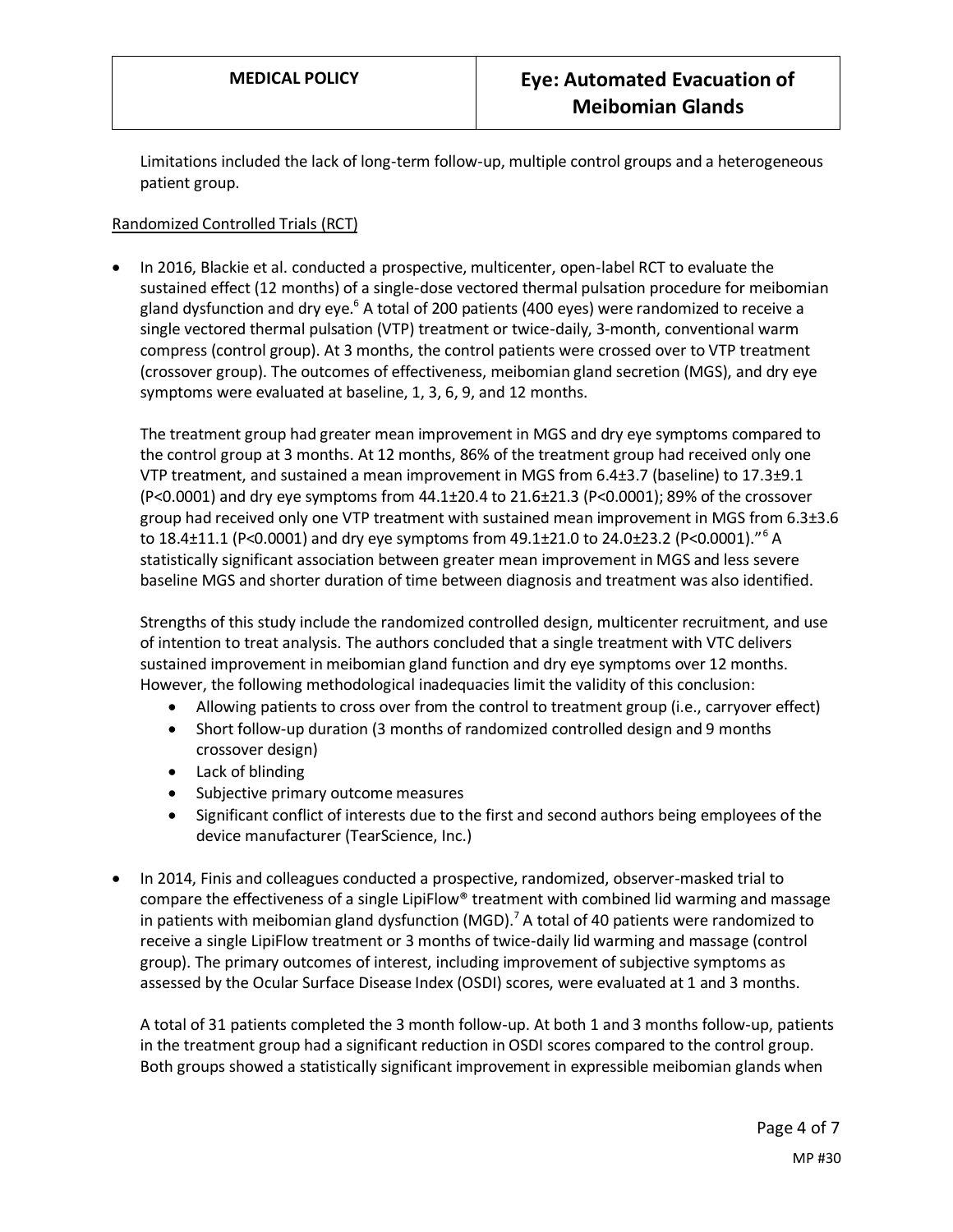compared to baseline, but this was not significant between the treatment and control groups. No other outcome measures showed a significant difference from baseline or between groups.

Strengths of this study include the randomized controlled design and use of intention to treat analysis. However, significant methodological limitations are present due to the small sample size, short follow-up period, lack of patient blinding, and high attrition. The authors concluded that LipiFlow® is at least as effective as 3-month, twice-daily lid warming and massage but, "the present study was observer-masked only, and therefore a placebo effect may have confounded any improvements in subjective symptoms and other parameters in both groups."<sup>7</sup>

#### Nonrandomized Studies

The evidence review also identified several nonrandomized studies evaluating automated evacuation of meibomian glands for the treatment of meibomian gland dysfunction and dry eye disease.<sup>8-15</sup> Although these studies showed favorable results for the use of automated evacuation of meibomian glands, all are nonrandomized, uncontrolled studies, with a small sample size (n<50) and short follow-up period (0 months to 3 years). These significant methodological limitations do not permit meaningful conclusions regarding the long-term efficacy and safety of automated meibomian gland evacuation.

# **CLINICAL PRACTICE GUIDELINES**

No clinical practice guidelines were identified which addressed the automated evacuation of meibomian glands (i.e., LipiFlow® Thermal Pulsation System) for the treatment of meibomian gland dysfunction or dry eye disease.

# **CENTERS FOR MEDICARE & MEDICAID**

As of 10/7/2021, no specific Medicare coverage policy or guidance (e.g., manual, national coverage determination [NCD], local coverage determination [LCD] article [LCA], etc.) was identified which addresses automated evacuation of meibomian glands (i.e., LipiFlow® Thermal Pulsation System) for the treatment of meibomian gland dysfunction or dry eye disease. In the absence of a NCD, LCD, or other Medicare policy, Medicare guidelines allow a Medicare Advantage Organization (MAO) to make coverage determinations, applying an objective, evidence-based process, based on authoritative evidence. *(Medicare IOM Pub. No. 100-16, Ch. 4, §90.5)*

Therefore, this Company coverage review will be applied for medical necessity decision-making*.* Under Medicare, only medically reasonable and necessary services are covered (*Title XVIII of the Social Security Act, §1862(a)(1)(A))*. Procedures, devices, or other medical technologies which lack scientific evidence regarding safety and efficacy because they are investigational or experimental are considered **"not medically reasonable or necessary"** to treat illness or injury under Medicare. *(Medicare IOM Pub. No. 100-04, Ch. 23, §30 A)*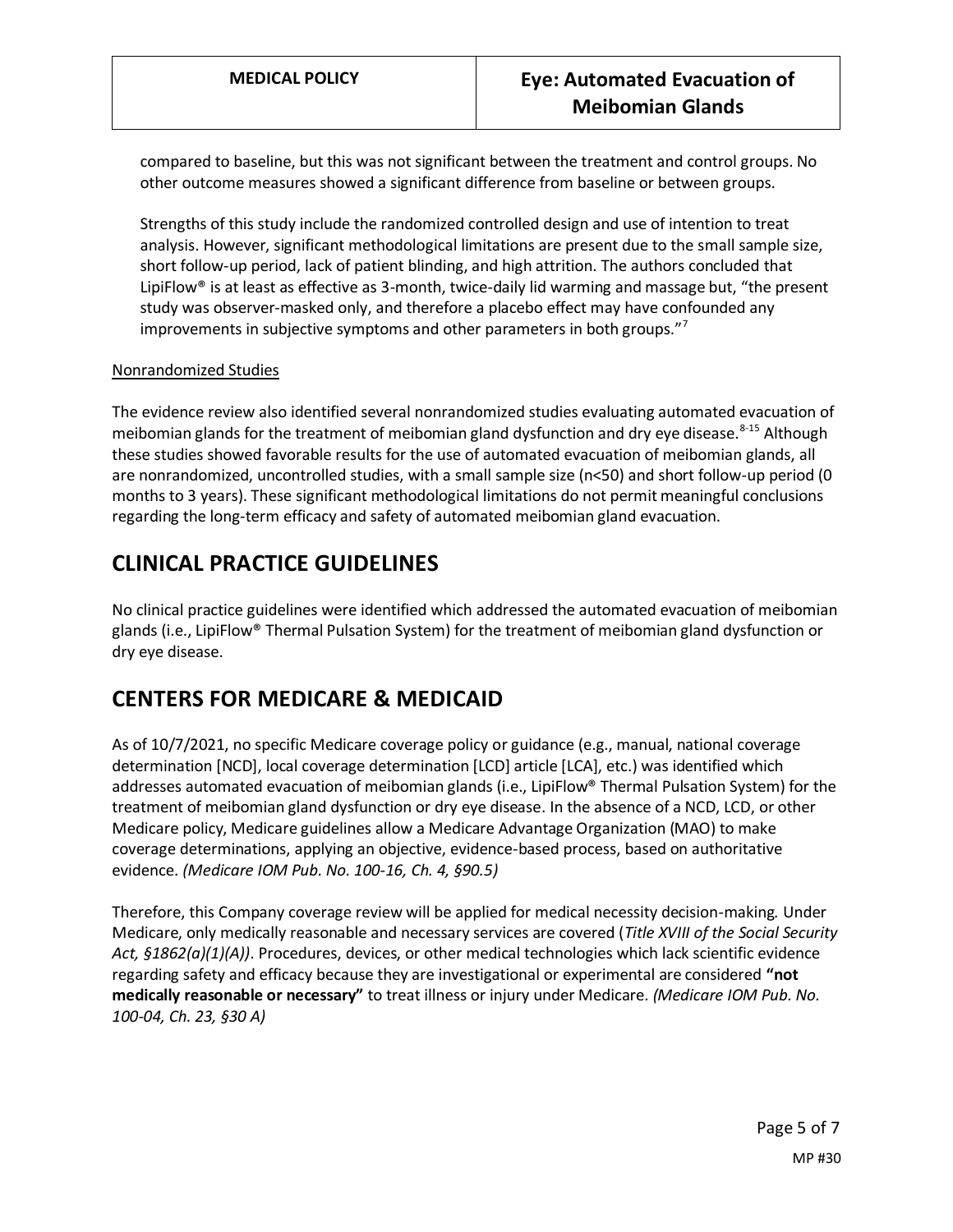## <span id="page-5-0"></span>**POLICY SUMMARY**

There is insufficient evidence to support the clinical utility or safety of automated evacuation of meibomian glands (i.e., LipiFlow® Thermal Pulsation System) for the treatment of dry eye disease or meibomian gland dysfunction. Further, high-quality studies are required to establish the safety and effectiveness of this treatment, as well as its superiority to the standard of care (e.g., warm compress). In addition, no clinical practice guidelines were identified which address the automated evacuation of meibomian glands.

# **INSTRUCTIONS FOR USE**

Company Medical Policies serve as guidance for the administration of plan benefits. Medical policies do not constitute medical advice nor a guarantee of coverage. Company Medical Policies are reviewed annually and are based upon published, peer-reviewed scientific evidence and evidence-based clinical practice guidelines that are available as of the last policy update. The Companies reserve the right to determine the application of Medical Policies and make revisions to Medical Policies at any time. Providers will be given at least 60-days' notice of policy changes that are restrictive in nature.

The scope and availability of all plan benefits are determined in accordance with the applicable coverage agreement. Any conflict or variance between the terms of the coverage agreement and Company Medical Policy will be resolved in favor of the coverage agreement.

## **REGULATORY STATUS**

### U.S. Food and Drug Administration (FDA)

In 2011, the U.S. FDA approved the LipiFlow® Thermal Pulsation System under the 510(k) premarket notification process.<sup>2</sup>

Intended use:

The LipiFlow® Thermal Pulsation System is intended for the application of localized heat and pressure therapy in adult patients with chronic cystic conditions of the eyelids, including meibomian gland dysfunction (MGD), also known as evaporative dry eye or lipid deficiency dry eye.

#### Mental Health Parity Statement

Coverage decisions are made on the basis of individualized determinations of medical necessity and the experimental or investigational character of the treatment in the individual case. In cases where medical necessity is not established by policy for specific treatment modalities, evidence not previously considered regarding the efficacy of the modality that is presented shall be given consideration to determine if the policy represents current standards of care.